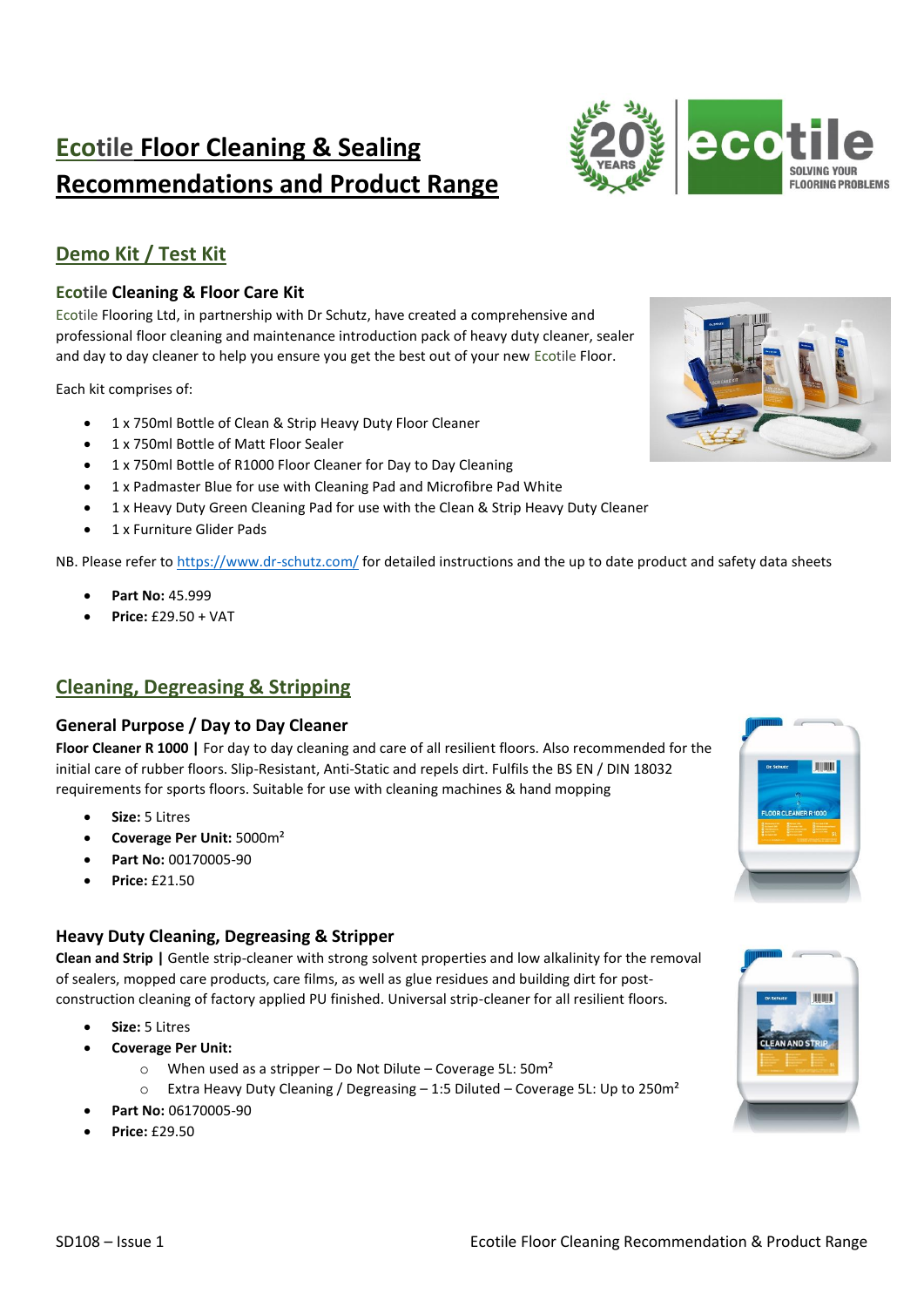# **ESD General Purpose Floor Cleaner**

**Statguard ESD & General Purpose Floor Cleaner |** Statguard® Floor Cleaner is formulated with dissipative agents that will rejuvenate and improve the static dissipative properties of Statguard® Floor Finish, as well as other dissipative or conductive floor tiles and polymer type floor finishes. Effectively cleans without leaving behind any harmful residue that can dull the surface or impede dissipation properties. This product is also recommended for use on conductive floor tile.

- **Size:** 10 Litres
- **Coverage Per Unit:** 400 to 500m² per Litre
- **Part No:** 220522
- **Price:** £52.50

# **Sealers & Floor Finishes**

# **General Purpose Floor Sealer**

**Floor Mat |** Matt Polymer dispersion for the initial care of newly laid or strip-cleaned floors and the refreshing of PU coated floors. Free of metal. Protects the floor with an elastic, slip-resistant, matt carefilm. Dirt adhesion is reduced and day to day cleaning is made easier. Now delivers an even matter finish – for a natural appearance. Fulfils the requirements of German Norm DIN 18032 (Sliding Behaviour) for sports floors.

- **Size:** 5 Litres
- **Coverage Per Unit:** 100m² per coat / 50m² for two coats
- **Part No:** 26170005-90
- **Price:** £49.50

# **Stain Prevention Sealer / Anti-Colour Sealer (Available in Matt or Satin Finish)**

**Anti-Colour |** Water based 2-part polymer sealer with especially high cross-linking density and therefore high resistance to coloured dyes, plasticizers and chemicals. Only for professional use. Reduces dirt adhesion and the time needed for day to day maintenance. Hard-wearing sealer film, excellent elasticity. Easy and safe to apply with excellent adhesion. High solids content. Low emission (EMICODE: EC2 R). abZ-Nr. Z-157.20-69, emission tested building material. Slip-resistant category R9.

- **Size:** 6 Litres
- **Coverage Per Unit:** Minimum required Two Coats 60m² per unit
- **Part No:** Matt Finish 41720006-90 / Satin Finish 41700006-90
- **Price:** £175.00

# **Protection & Hygienic Sealing (For Applications within Food, Drink & Healthcare Sector)**





# **HINK**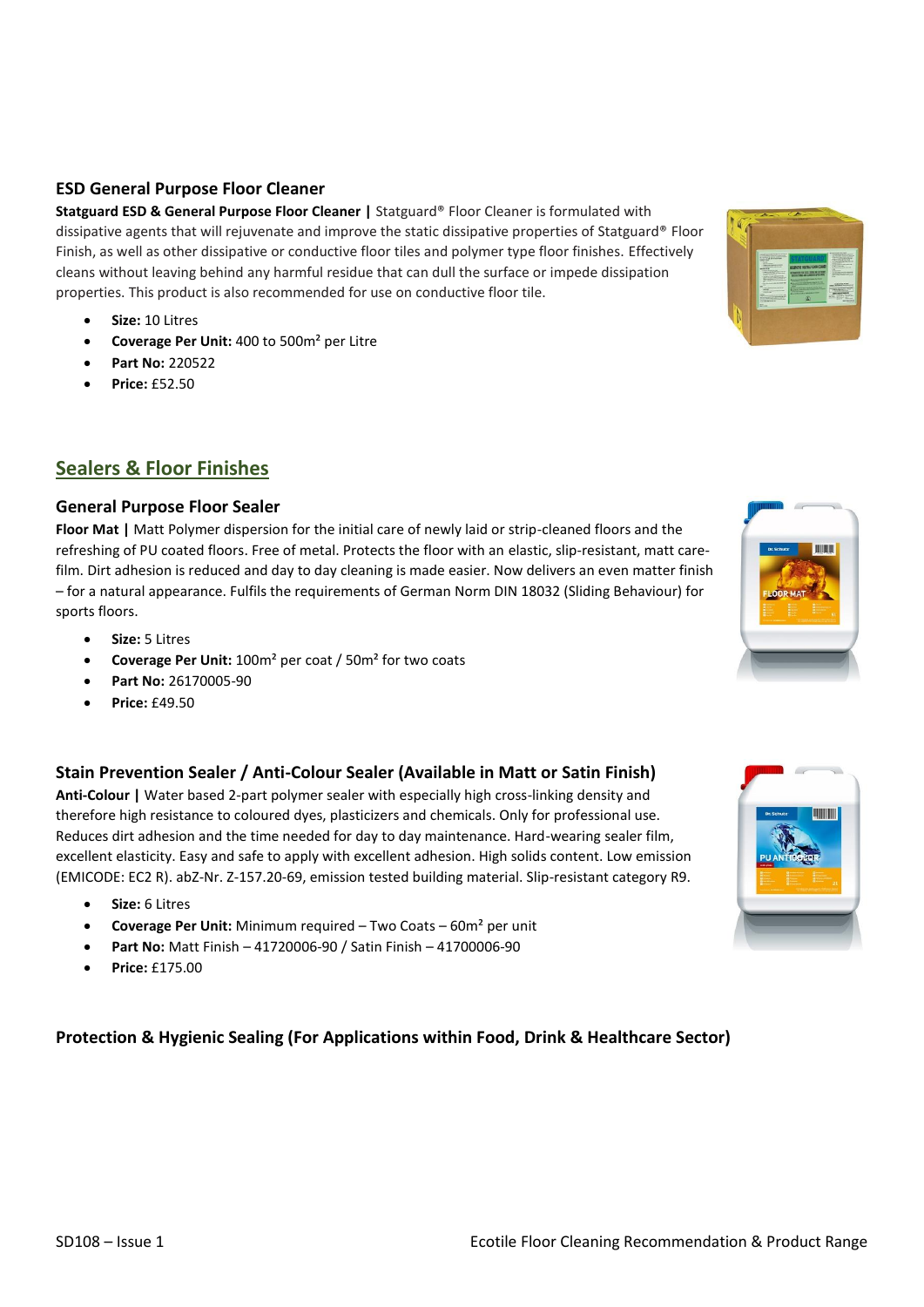**Medica Hard Sealer |** Special, metal cross-linked polymer dispersion for the initial care of strip-cleaned floors in the area of food & beverage, medical, pharmaceutical and health care. With increased resistance against disinfectants and compounds containing alcohol. Dirt adhesion is reduced and day to day cleaning is made easier.

- **Size:** 5 Litres
- **Coverage Per Unit:** Minimum required Two Coats 50m² per unit
- **Part No:** 29500005-90
- **Price:** £69.50

# **Anti-Slip & Scratch Resistant Additives**

**R11 Anti-Slip Additive |** Ceramic-based structuring additive of coarser grain for Dr. Schutz 2-component lacquers and for eukula strato lacquers. Due to the resulting surface structure the slip resistance of the floor is substantially increased. Due to the round form of the grain, soiling is reduced despite increased structure. Slip resistance class C for wet barefoot areas according to DIN 51097. Slip resistance class R11 in application with Dr. Schutz and eukula-2 component lacquers. Only for Professional use. VOC free.

- **Size:** 500ml
- **Coverage Per Unit:** 55m² in base coat of PU sealer
- **Part No:** 4000440
- **Price:** £29.50

### **Cleaning Equipment**

### **Pad Master System**

A – Universal Handle

B – Pad Master: Holder for Pad Green & Pad White.

C – Pad Green: For easy removal of wax and other coating on smaller areas, as well as corners & edges D – Pad White: Non scratch pad for easy removal of stubborn stains, heel marks, the remains of glue and

adhesive and much more.

E – Pad Red: For day to day cleaning

|                                     | Part No. | Price  |
|-------------------------------------|----------|--------|
| A: Universal Aluminium Handle 140cm | 80009244 | £19.99 |
| B: Pad Master Holder                | 80009305 | £39.99 |
| C: Pad Green                        | 80009306 | £5.99  |
| D: Pad White                        | 80009307 | £5.99  |
| E: Pad Red                          | 80009308 | £5.99  |